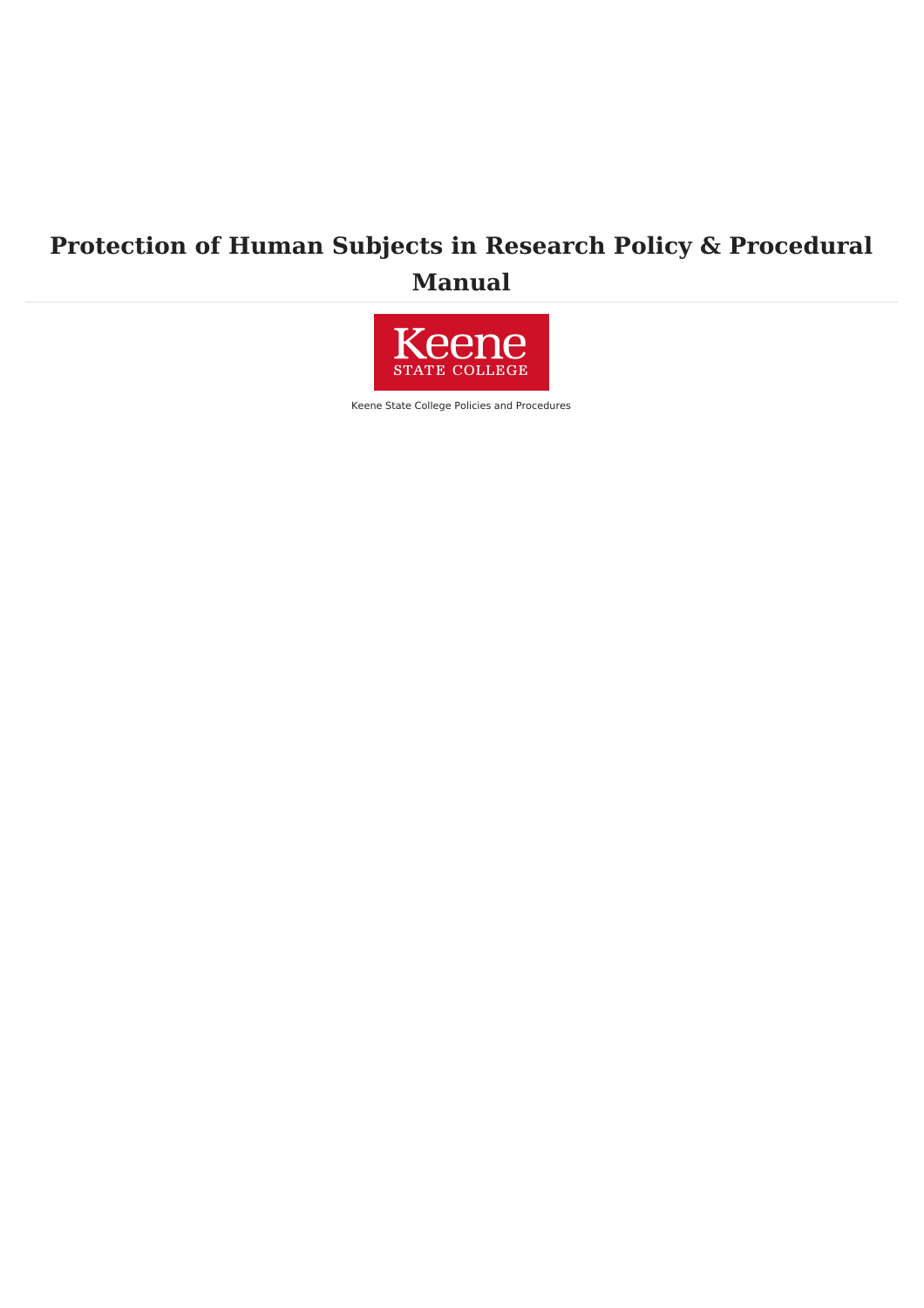# **Institutional Review Board (IRB) on the Protection of Human Subjects in Research Policy & Procedural Manual**

#### [Section](file:///var/www/vhosts/pw.keene.edu/public_html/ksc/assets/cache/PdfCache/16567482442707.html#aside) Menu

(Approved by the KSC IRB 01/17/2019. Revised in Response to Final Common Rule Amendment Published January 19, 2017 in the Federal Register (for Implementation by January 21, 2019)

## **Policy Statement**

Keene State recognizes the need for investigations in which human beings serve as research subjects. The College is also cognizant of its responsibility for ensuring that the privacy, safety, health and welfare of subjects are adequately protected. An Institutional Review Board (IRB) has been established to review and approve the adequacy of human subject protection. Additionally, the College has established a Federal Wide Assurance with regard to the conduct of human subjects research. Although the terms of the Assurance apply specifically to federally-funded research projects, the College chooses to have all research projects involving human subjects reviewed in the same general manner. However, in the case of non-federally-funded projects, the IRB may apply flexibility in its approach to reviewing, approving, and monitoring studies at its discretion, consistent with the revised Common Rule published January 19, 2017.

Regardless of source of funding, the College policies regarding human subjects research are guided by The Belmont Report, a federal government document that charges each investigator who is conducting human subject research with the responsibility of demonstrating respect for persons, beneficence (maximizing benefits and minimizing risks), and justice

It is the policy of Keene State College that all research involving human subjects will adhere to the following principles:

- Participation in any research project must be voluntary,
- The risks of participation must be acceptable when measured against the possible benefits to the participant or by the importance of the knowledge gained,
- Research and training activities involving human subjects must be supervised by a qualified person,
- All research programs that involve human subjects must be reviewed and approved by the IRB prior to initiation of the protocol.

## **Applicability**

### **Human Subjects Research Defined**

Virtually all federally funded research with human subjects is governed by federal regulations patterned on those of DHHS (Department of Health and Human Services,) described at 45 CFR 46, and known as "the Common Rule."

There are several key definitions used by the IRB and the KSC campus community to determine applicability of this policy/procedure.

The federal code defines research as: "a systematic investigation, including research development, testing and evaluation, designed to develop or contribute to generalizable knowledge.

The federal code specifically identifies several activities which are deemed not to be research:

(1) Scholarly and journalistic activities (e.g., oral history, journalism, biography, literary criticism, legal research, and historical scholarship), including the collection and use of information, that focus directly on the specific individuals about whom the information is collected. (2) Public health surveillance activities, including the collection and testing of information or biospecimens, conducted, supported, requested, ordered, required or authorized by a public health authority. These activities are limited to those necessary to allow a public health authority to identify, monitor, assess or investigate potential public health signals, onsets of disease outbreaks, or conditions of public health importance. (3) Collection and analysis of information, biospecimens or records by or for a criminal justice agency for activities authorized by law or court order solely for the purposes of criminal justice or investigations. (4) Authorized operational activities (as determined by each agency) in support of intelligence, homeland security, defense or other national security missions.

Further, this federal code defines a **Human Subject** as:

**(1) Human subject** means a living individual about whom an investigator (whether professional or student) conducting research:

(i) Obtains information or biospecimens through intervention or interaction with the individual, and uses, studies, or analyzes the information or biospecimens; or

(ii) Obtains, uses, studies, analyzes, or generates identifiable private information or identifiable biospecimens.

**(2) Intervention** includes both physical procedures by which information or biospecimens are

gathered (e.g., venipuncture) and manipulations of the subject or the subject's environment that are performed for research purposes.

**(3) Interaction** includes communication or interpersonal contact between investigator and subject.

**(4) Private information** includes information about behavior that occurs in a context in which an individual can reasonably expect that no observation or recording is taking place, and information that has been provided for specific purposes by an individual and that the individual can reasonably expect will not be made public (e.g., a medical record).

**(5) Identifiable private information** is private information for which the identity of the subject is or may readily be ascertained by the investigator or associated with the information.

**(6) An identifiable biospecimen** is abiospecimen for which the identity ofthe subject is or may readily beascertained by the investigator orassociated with the biospecimen.

Other important definitions may be found in the Glossary at the end of this document.

### **Who Must Submit Protocols**

At Keene State College, all research conducted by **faculty, staff, and guests of the college** that conforms to these definitions in the Common Rule must be submitted for review by the IRB regardless of funding source: federal, state, local, private or unsponsored. The Keene State College IRB reviews protocol applications from all disciplines. In accordance with the Federal-Wide Assurance issued to Keene State College by the Office for Human Research Protections (OHRP), all human subjects research funded by the federal government must be performed in accordance with 45 CFR 46. In addition, the actions of Keene State College officials, researchers, and staff must conform to all applicable federal, state and local laws and regulations.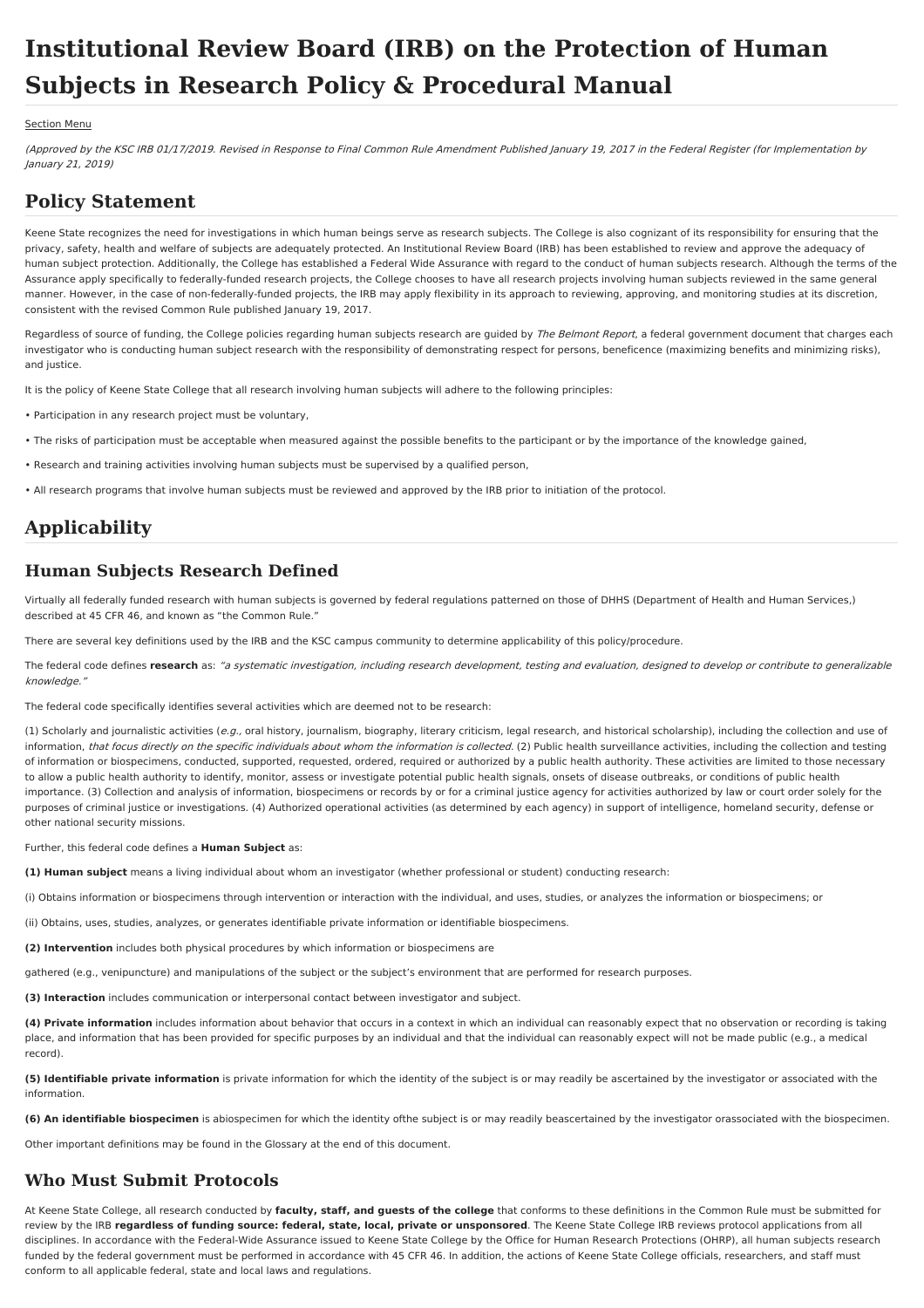**Student research**: Not all research activities conducted by students meet the above definitions of "human subjects research." For example, students may engage in research activities that are primarily learning opportunities (e.g., exploring the application of research methods) rather than being intended to *generate generalizable knowledge*. Those types of activities would not require review by the IRB. However, student researchthat meets the above definitions of human subjects research (e.g., honors, capstone, or other projects intending to contribute to generalizable knowledge) must be submitted for review.Furthermore, student research involving human subjects must be supervised by a Keene State College faculty advisor who will assume the responsibility for ensuring that all research procedures comply with federal, state and college policies designed to protect human participants.

Instructors who routinely implement class projects which are not necessarily meant to contribute to generalizable knowledge, and involve no greater than minimal risk, do not need to have these protocols reviewed by the IRB. However, if the instructor believes that one or more of such projects may result in publication or wide dissemination, a blanket IRB approval may be requested for the class as a whole. This would presume relative uniformity in the basic structure of the projects being conducted by individuals or groups in the class (e.g., all the projects will involve paper and pencil educational tests and all research participants will be 18 years of age or older.) Such blanket approvals will be in lieu of multiple individual or group project requests.Unless significant changes are made to the assignment. Course Approvals can be extended by submitting a renewal application.

## **Training Requirements**

All KSC faculty, students, and staff wishing to conduct human subjects research are advised of their responsibilities to complete training in accordance with Keene State College's Mandatory Research Integrity Training Policy (CITI), which is located on the OSPR website. The KSC IRB will not approve a protocol without proof of training.

## **Records Retention**

Federal regulations require all IRB records to be retained for at least three years, and records relating to the human subjects research conducted to be retained for at least three years after completion of the research. All records must be accessible for inspection and copying by authorized federal officials at reasonable times and in a reasonable manner. Keene State College investigators are reminded of the College's policy on Research Data Retention and Access, which places additional record retention obligations on researchers conducting externally sponsored research.

## **Keene State College IRB Procedural Manual**

Federal regulations at 45 CFR 46.108(a)(3) and (4) require institutions to have written IRB procedures covering the following areas:

- 1. Procedures which the IRB will follow for conducting its initial review of research;
- 2. Procedures which the IRB will follow for conducting its continuing review of research;
- 3. Procedures which the IRB will follow for reporting its findings and actions to investigators and the institution;
- 4. Procedures which the IRB will follow for determining which projects require review more often than annually;
- 5. Procedures which the IRB will follow for determining which projects need verification from sources other than the investigators that no material changes have occurred since previous IRB review;
- 6. Procedures which the IRB will follow for ensuring prompt reporting to the IRB of proposed changes in a research activity, and for ensuring that such changes in approved research, during the period for which the IRB approval has already been given, may not be initiated without IRB review and approval except when necessary to eliminate apparent immediate hazards to the subject; and
- 7. Procedures for ensuring prompt reporting to the IRB, appropriate institutional officials, any Department or Agency head, and the Office of Human Research Protections (OHRP) of: a. Any unanticipated problems involving risks to subjects or others (hereinafter referred to as unanticipated problems); b. Any serious or continuing noncompliance with 45 CFR Part 46 or the requirements or determinations of the IRB; and c. Any suspension or termination of IRB approval.

This procedural manual is put forth and implemented by the IRB of Keene State College to ensure that, per OHRP guidance, an independent observer could understand how the IRB operates and conducts its major functions. It addresses specifically the above seven procedural areas.

## **1.0. Initial Review of Research.**

The Office of Sponsored Projects & Research serves as the intake-point for protocol submission, and forwards protocols to the IRB Designated Reviewer(s) for review. Initial review of research protocols may be handled in one of several ways, determined by the IRB Designated Reviewer(s). Most applications submitted to the Keene State College IRB qualify for either exemption or expedited review. Those that do not qualify for these two lower levels of review must undergo full IRB review by a quorum of IRB members at a convened meeting.

## **1.1 Protocol Submission and Processing for Review**

In order to ensure their protocol is reviewed at the next available convened meeting, investigators must submit their complete protocol materials (required forms and attachments are located on the OSPR website) to IRB@keene.edu at least three weeks prior to the posted meeting date. The IRB@keene.edu email address is monitored by OSPR staff. When a new protocol is received for initial review, OSPR staff will initiate the creation of a protocol record (on the KSC Q-Drive) which will be maintained throughout the life of the protocol in coordination with the IRB Chairpersons. This includes entry of key information into the IRB database, electronic storage of protocol documents including requests for initial and continuing review, requests for modifications, and IRB actions taken (e.g., approval/disapproval communications).

Investigators must submit, at minimum, the following items for review:

- Appropriate IRB request for approval form (Initial Review, Continuing Review, Course Approval, or Amendment)
- Advertisements/recruitment materials that will be used to solicit participation in the study
- Informed consent documents reflecting the exact language that will be used to obtain participant consent. See OSPR website for guidance and templates.
- HIPAA Authorization Form, if applicable.
- Printed materials used for data collection (such as survey instruments or measures)

Generally within one week of receiving the protocol, the OSPR will inform the IRB Designated Reviewer(s) and make the materials available for review. The IRB Designated Reviewer(s) will review the protocol to see if it is exempted, eligible for expedited review, or must be subject to full board review.

## **1.2 Determinations Required for Approval**

In order for a protocol to be approved, the review process must determine that all of the following requirements have been satisfied:

- Risks to human subjects have been minimized
- Risks are reasonable in relation to any anticipated benefits/importance of knowledge to be gained
- Selection of research subjects is equitable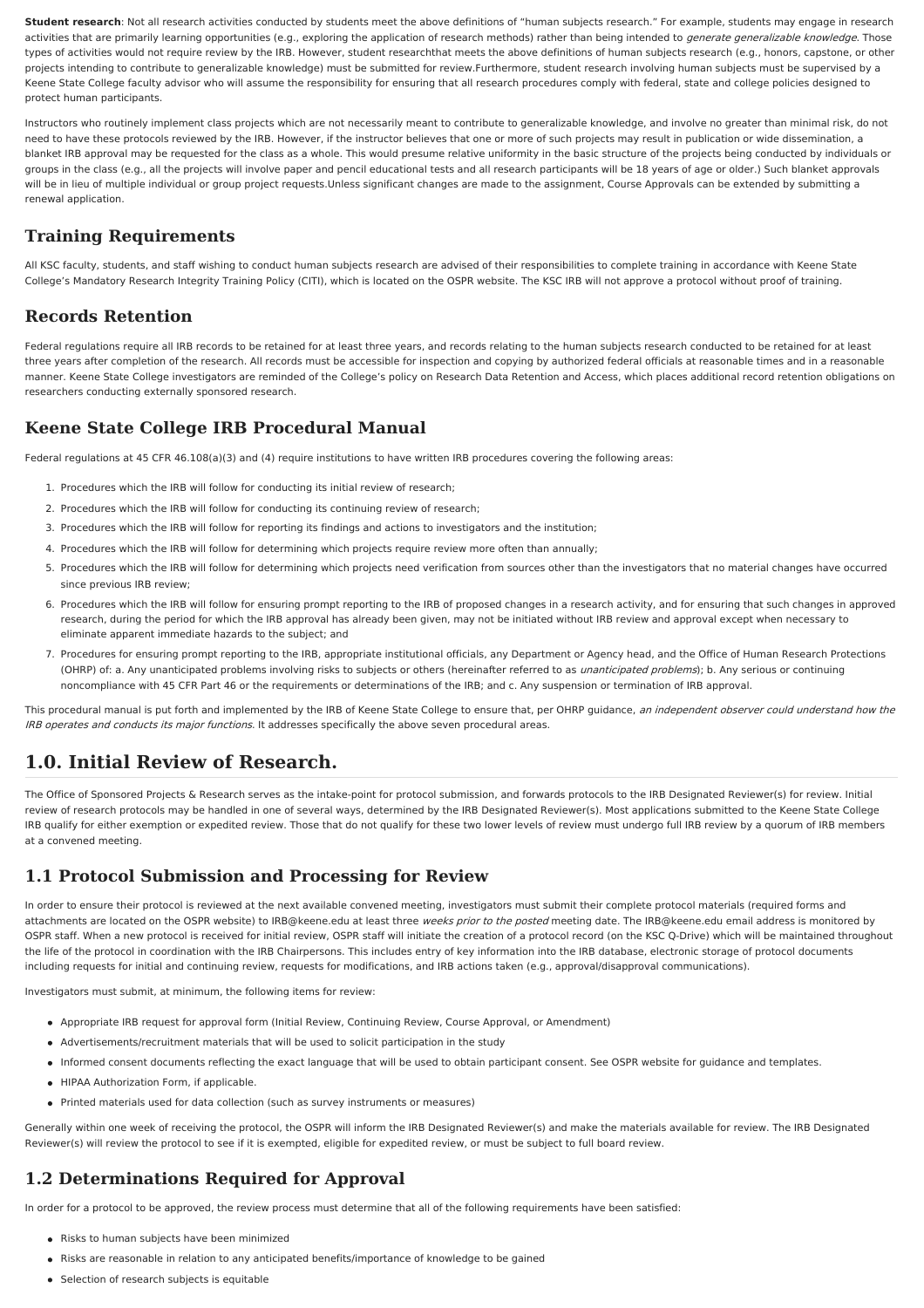- Informed consent procedures are appropriate
- Informed consent will be documented in an appropriate manner
- When appropriate, the research plan makes adequate provisions for monitoring the data collected to ensure safety of subjects
- When appropriate, there are adequate provisions to protect the privacy of subjects and maintain the confidentiality of the data
- For purposes of conducting the limited IRB review the IRB shall make the following determinations:
	- Broad consent for storage, maintenance, and secondary research use of identifiable private information or identifiable biospecimens is obtained
	- Broad consent is appropriately documented or waiver of documentation is appropriate
	- If there is a change made for research purposes in the way the identifiable private information or identifiable biospecimens are stored or maintained, there are adequate provisions to protect the privacy of subjects and to maintain the confidentiality of data.
- When the research involves subjects who are likely to be vulnerable to coercion or undue influence, such as children, prisoners, individuals with impaired decisionsmaking capacity, or economically or educationally disadvantaged persons, additional safeguards have been included in the study to protect the rights and welfare of those subjects.

### **1.3 Exempt Determination**

Some forms of research which meet the definition of "human subjects research" contained in 45 CFR Part 46 are nonetheless exempt from IRB review under the regulation. Upon submission, a protocol may be determined by the IRB chairperson(s) to be exempt from IRB review if it meets any of the following exemption criteria described in 45 CFR Part 46.

#### Exemption Categories:

(1) Research, conducted in established or commonly accepted educational settings, that specifically involves normal educational practices that are not likely to adversely impact students' opportunity to learn required educational content or the assessment of educators who provide instruction. This includes most research on regular and special education instructional strategies, and research on the effectiveness of, or comparison among, instructional techniques, curricula, or classroom management methods.

(2) Research that includes only interactions involving educational tests (cognitive, diagnostic, aptitude, achievement), survey procedures, interview procedures, or **observation of public behavior** (including visual or auditory recording) if at least **one** of 3 criteria are met:

- 1. the information obtained is recorded by the investigator in such a manner that the identity of the human subjects cannot readily be ascertained, directly or through identifiers linked to the subjects;
- 2. any disclosure of the human subjects' responses outside the research would not reasonably place the subjects at risk of criminal or civil liability or be damaging to the subjects' financial standing, employability, educational advancement, or reputation; OR
- 3. the information obtained is recorded by the investigator in such a manner that the identity of human subjects can readily be ascertained, directly or through identifiers linked to the subjects, and an IRB conducts a limited review to make the determination required by 45 CFR 46.111(a)(7) (which relate to there being adequate provisions for protecting privacy and maintaining confidentiality) AND the research is not subject to subpart D (which pertains to Children).

**(3)** Research involving **benign behavioral interventions** in conjunction with the collection of information from an adult subject through verbal or written responses (including data entry) or audiovisual recording if the subject prospectively agrees to the intervention and information collection and **at least one** of the following criteria is met:

- 1. The information obtained is recorded by the investigator in such a manner that the identity of the human subjects cannot readily be ascertained directly or through identifiers linked to the subjects;
- 2. Any disclosure of the subjects' responses outside the research would not reasonably place the subjects at risk of criminal or civil liability or be damaging to the subjects' financial standing, employability, educational advancement, or reputation; OR
- 3. The information obtained is recorded by the investigator in such a manner that the identity of the human subjects can readily be ascertained, directly or through identifiers linked to the subject, and an IRB conducts a limited IRB review to make the determination required by 45 CFR 46.111(a)(7) **[which states: When** appropriate, there are adequate provisions to protect the privacy of subjects and to maintain the confidentiality of the data.]

#### (4) Secondary Research Use of Identifiable Private Information and Identifiable Biospecimens for which Consent is Not Required . Secondary research uses of identifiable private information or identifiable biospecimens is exempt if at least one of the following criteria is met:

- 1. The identifiable private information or identifiable biospecimens are publicly available; OR
- 2. The information is recorded by the investigator in such a way that the identity of the subjects cannot readily be ascertained directly or through identifiers linked to the subjects, and the investigator does not contact subjects, and the investigator will not re-identify subjects; OR
- 3. The research involves only information collection and analysis involving the investigator's use of identifiable health information when that use is regulated under HIPAA (i.e., the use is regulated for purposes of "health care operations" or "research" or for "public health activities and purposes" as those terms are defined at 45 CFR part 164); OR
- 4. The research is conducted by or on behalf of a federal department or agency using government-generated or government-collected information obtained for nonresearch activities, if the research generates identifiable private information that is or will be maintained on information technology that is subject to and in compliance with certain federal statutes

#### **(5) Research and Demonstration Projects Conducted or Supported by a Federal Department or Agency.**

Applies to research and demonstration projects that are conducted or supported by a federal department or agency, or otherwise subject to the approval of department or agency heads.

Applies to activities that are designed to study, evaluate, improve, or otherwise examine public benefit or service programs, including, but not limited to: procedures for obtaining benefits or services under those programs; possible changes in or alternatives to those programs or procedures; or possible changes in methods or levels of payment for benefits or services under those programs.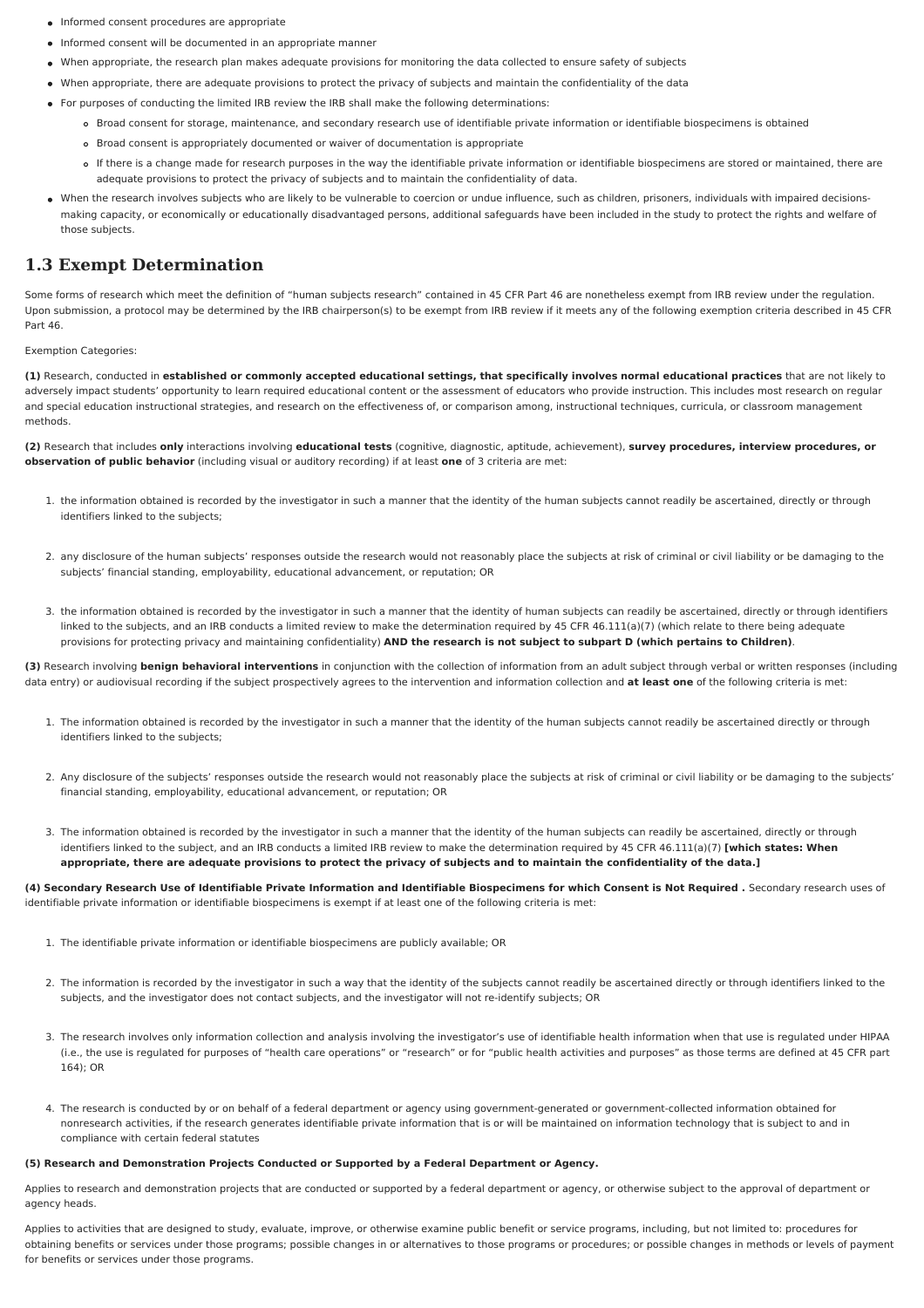#### **(6) Taste and Food Quality Evaluation and Consumer Acceptance Studies**

This exemption applies if wholesome foods without additives are consumed, or if a food is consumed that contains a food ingredient at or below the level and for a use found to be safe, or agricultural, chemical or environmental contaminant at or below the level found to be safe by FDA or approved by the EPA or the USDA's Food Safety and Inspection Service.

(7) Exemption Category 7 applies to storing and maintaining identifiable private information/specimens for secondary research for which broad consent and limited IRB review are required and the following criteria are met:

- 1. Broad consent for storage, maintenance, and secondary research use of identifiable private information or identifiable biospecimens is obtained in accordance with the requirements of §46.116(a)(1)-(4), (a)(6), and (d);
- 2. Broad consent is appropriately documented or waiver of documentation is appropriate, in accordance with §46.117; and
- 3. If there is a change made for research purposes in the way the identifiable private information or identifiable biospecimens are stored or maintained, there are adequate provisions to protect the privacy of subjects and to maintain the confidentiality of data.

(8) Exemption Category 8applies to secondary research studies that involve use of identifiable private information/specimens, provided the following criteria are met:

- 1. Broad consent for storage, maintenance, and secondary research use of the identifiable private information or identifiable biospecimens was obtained in accordance with 45 CFR 46.116(a)(1)-(4), (a)(6), and (d);
- 2. Documentation of informed consent or waiver of documentation of consent was obtained in accordance with 45 CFR 46.117;
- 3. An IRB conducts a limited IRB review to make the determination required by 45 CFR 46.111(a)(7), and to make the determination that the research to be conducted is within the scope of the broad consent: AND
- 4. The investigator does not include returning individual research results to subjects as part of the study plan. However, it is permissible under the exemption to return individual research results when required by law regardless of whether or not such return is described in the study plan.

Exemption category 8 could apply if the investigator obtains appropriate broad consent from the subject in addition to the consent to an original specific study, and then proceeds to use the data/specimen in secondary study.

Only the IRB or its chairpersons may determine whether a study or research protocol qualifies for exemption. Therefore, the investigator must file an IRB application even in situations where s/he believes the human subjects research may qualify for an exemption. If a protocol is determined to be exempt from IRB review, the appropriate rationale/category will be recorded in the official record. The IRB designated reviewer, IRB chairperson, or OSPR designee will then forward a letter of exemption to the investigator. The investigator should not begin the research until he or she receives an approval letter. A copy of the letter and any other documentation will be placed on the Q-drive in a folder with the rest of the files associated with the protocol.

A project that has been determined to be exempt from IRB review does not require further review unless the relevant details of the project change in a way that makes it ineligible for the exemption categories above.

### **1.4 Expedited Review**

The HHS Secretary maintains a list of research that may be reviewed through expedited procedures, and periodically updates that list at least every 8 years. The types of research contained on the list are by default deemed to be minimal risk studies. The current list is available on the OHRP website (https://www.hhs.gov/ohrp/regulations-and[policy/guidance/categories-of-research-expedited-review-procedure-1998/index.html](https://www.hhs.gov/ohrp/regulations-and-policy/guidance/categories-of-research-expedited-review-procedure-1998/index.html) ). However, as the list is intended to be periodically updated, it is not incorporated into this policy. Instead Keene State College's IRB procedures will be adjusted as necessary to accommodate any changes to the list over time.

Expedited Review Procedures may be used for the following:

i. Some or all of the research appearing on the list described in the above paragraph, unless the reviewer determines that the study involves more than minimal risk;

\_(**ii) Minor\_ \_changes in previously approved research during the period for which approval is authorized**; or\_

(iii) Research for which limited IRB review is a condition of exemption under §ll.104(d)(2)(iii), (d)(3)(i)(C), and (d)(7) and (8).

A study is deemed to be minimal risk and thus eligible for expedited reviewif the study **only** involves activities on the HHS Secretary's list unless the reviewer determines and documents that the study involves more than minimal risk. IRBs are required to document their rationale when they override the presumption that studies on the **Secretary's expedited review list involve greater than minimal risk\*\***.\*\*

#### **1.4.2 Expedited Review Procedure**

When a protocol is reviewed by the expedited procedure, the category of eligibility will be recorded in the official record. The KSC expedited review procedure consists of a review by the IRB chairperson or by one or more experienced reviewers designated by the chairperson from among members of the IRB. Expedited reviews may be conducted on a rolling basis, and need not coincide with a convened meeting. The same determinations required for approval listed in 1.2 Determinations Required for Approval apply.

#### **1.4.3 Range of Actions Which May Be Taken**

The IRB reviewer conducting the expedited review may exercise all of the authorities of the IRB (listed under 1.5 Full Board Review, Range of Actions Which May be Taken by the IRB at a Convened Meeting), except that they may not disapprove research. A research activity may be disapproved only after review by the convened IRB. Thus, if an expedited reviewer cannot approve a protocol, it will be deferred for review at a future convened IRB meeting.

#### **1.5 Full Board Review**

Protocols that do not meet the criteria for either an exemption or expedited review must be reviewed at a convened meeting of the IRB.

#### **1.5.1 Convened Meeting Schedule**

Keene State College's IRB typically meets monthly during the academic year and on an as needed basis during the summer months. Anticipated meeting dates are posted on the OSPR website when they become available from the IRB Chairperson. Investigators should plan ahead to ensure timely review of their research protocol, and are reminded that no research involving human subjects may commence without written IRB approval.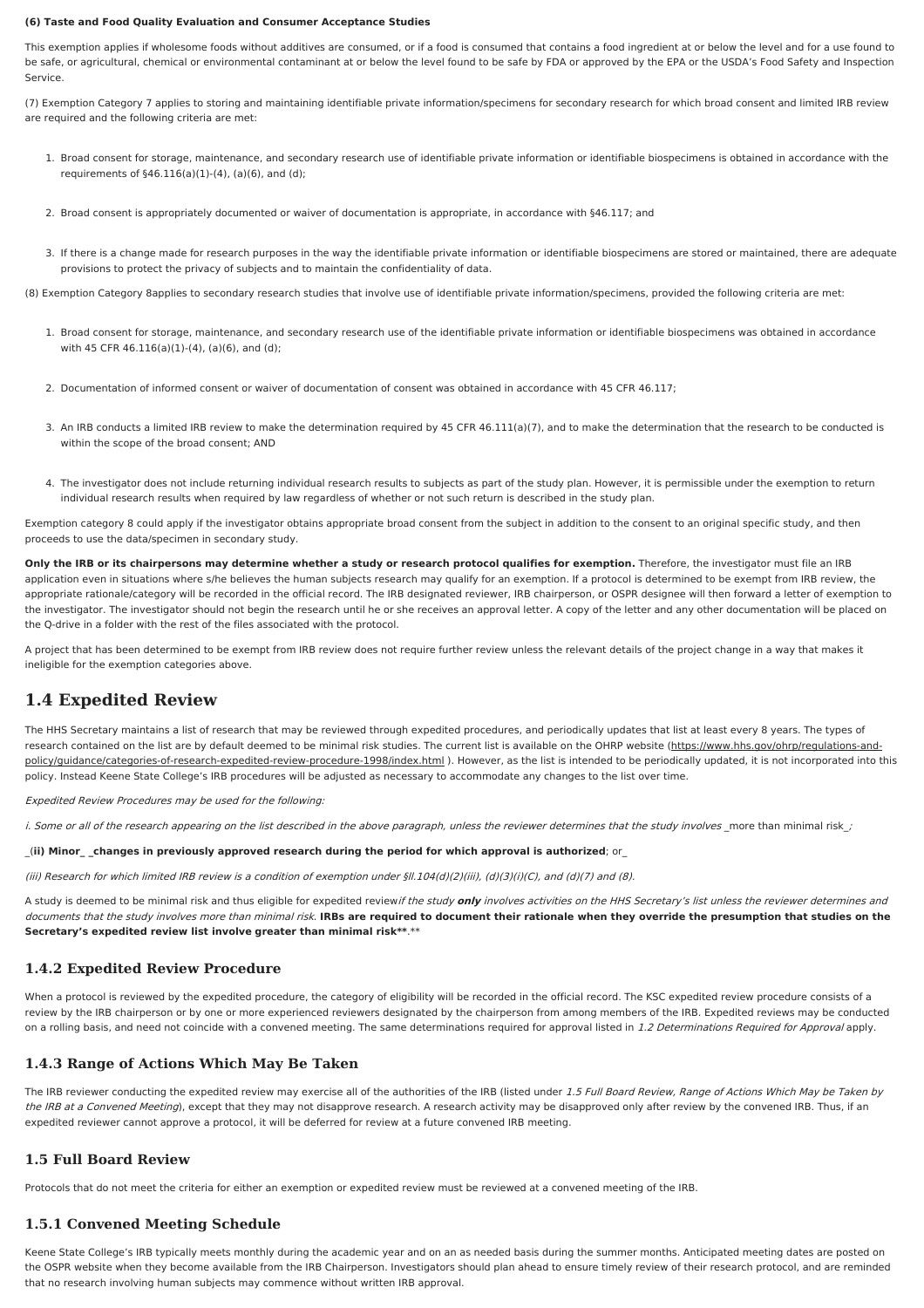#### **1.5.2 Full Board Review Procedures**

At least one week prior to each convened meeting the OSPR and/or the IRB Chairperson will distribute the agenda for the upcoming meeting, along with an electronic copy of all protocol materials to the IRB members for review.

Keene State College does not utilize a primary reviewer system, and thus all IRB members receive complete documentation for each protocol on the agenda.

The IRB may, it its discretion, invite individuals with competence in special areas to assist in the review of these issues which require expertise beyond or in addition to that available on the IRB. These individuals may not vote with the IRB.

Each convened meeting agenda includes a report on any protocols reviewed and approved through expedited review procedures since the last convened meeting, and the report document clearly lists the identifying information for these protocols [Protocol #, title, investigator, expedited reviewer, action taken]. All IRB committee members have access to the full protocol materials for the items on the report (via CANVAS), should they have concerns or need further information.

• **Quorum:** Each convened meeting will be held with a majority of IRB members present. Additionally, no convened meeting will proceed without the presence of the nonscientist member. It is acceptable for members to be present via conference call, so long as s/he has received the pertinent material in order to fully participate in the meeting. Any committee member wishing to attend a specific meeting via conference call should notify the IRB Chairperson so arrangements can be made to accommodate this.

• **Minutes:** Meeting minutes for each convened meeting will be created by the IRB

and reflect the following key elements per OHRP guidance:

#### **Establishment of a quorum.**

- The names of members present will be recorded, along with identification of presence of any special membership roles (e.g., non-scientist; prisoner advocate, etc.).
- If members leave the meeting or recuse themselves during portions of the meeting, the minutes will reflect this to document the maintenance of a quorum.
- If a quorum should fail during a meeting (e.g., loss of a majority of IRB members through recusals, early departures, or absence of non-scientist) the committee will take no further actions or votes on protocols until a quorum can be restored.
- If a member is participating via conference call, this shall be noted along with the fact that s/he has met the criteria for doing so.

For each protocol under review the following will be reflected separately in the minutes:

**Recusals** of any member(s) deemed to have a conflict of interest in relation to a particular protocol under review. Such individuals will not participate in initial or continuing review of the project, and will absent themselves from the meeting room while the IRB reviews the protocol;

**Summary** of discussion, including any controverted issues;

**Actions Taken** : votes will be recorded in a manner that demonstrates a quorum was present during the vote, such as in the following examples:

Total = 6; Vote: For-5, Opposed-0, Abstained-1.

Total = 6 (1 member recused and did not vote); Vote: For-4, Opposed-1, Abstained-0.

Actions taken are by majority vote of the quorum present.

**Determination of Level of Risk** For each protocol, the IRB committee's determination as to whether the research poses no more than minimal vs. greater than minimal risk to participants will be specifically recorded.

**Determination of approval period.** Maximum approval is for 12 months. The IRB will indicate in the approval letter the expiration date of the approval and forward that information to OSPR who will send a reminder to the investigator two months prior to the indicated expiration date. This correspondence will be considered a courtesy reminder only, and the obligation to ensure timely filing of paperwork to extend the approval period (if necessary), will remain with the investigator. The IRB may assign shorter approval periods in instances where the risk associated with a protocol is high and/or the protocol has a high risk in relation to its potential benefits. In deciding the frequency of continuing review the IRB may consider:

- The nature of any risks posed by the research project:
- The degree of uncertainty regarding the risks involved;
- The vulnerability of the subject population;
- The experience of the investigators in conducting research:
- The IRB's previous experience with the investigators (e.g., compliance history, previous problems with the investigator obtaining informed consent, or prior complaints from subjects about the investigator):
- The projected rate of enrollment; and
- Whether the research project involve novel interventions.

**Special waivers or conditions:** For protocols seeking a waiver or modification of standard written informed consent procedures, the minutes shall reflect the discussion and action taken on such a request. Additionally, if the IRB wishes to place any specific conditions on the approved protocol (such as a need for periodic verification or monitoring of protocol implementation) this will be specified in the minutes.

1.5.3 Range of Actions which May be Taken by IRB at a Convened Meeting: The IRB may take any of the following actions on a protocol undergoing initial or continuing review, or for protocol changes undergoing review at a convened meeting:

Approval: Approval signifies that the IRB determined that the protocol as submitted met all the requirements for approval listed above in section 1.2 Determinations Required for Approval. A Record of Review Research approved by the IRB may (in rare instances) be subsequently disallowed by institutional officials if it is deemed incongruent with the mission or values of the institution.

**Conditional Approval Pending Verification(s):** The IRB may approve research with conditions if, given the scope and nature of the conditions, the IRB is able, based on the assumption that the conditions are satisfied, to make all of the *Determinations Required for Approval (section 1.2)*. When conditional approval is granted, the minutes should specify the individual charged with reviewing additional information/materials submitted by the investigator to confirm that all conditions have indeed been met. This may be the IRB Chairperson or his/her designee or a designee from the Office of Sponsored Projects and Research (for minor administrative changes). No research may commence prior to this confirmation that all conditions have been met. If the IRB Chairperson/designee is not able to confirm that the conditions have been met, then the approval does not go into effect.

The IRB may require the following as conditions of approval of research:

1. Confirmation of specific assumptions or understandings on the part of the IRB regarding how the research will be conducted (e.g., confirmation that the research excludes children);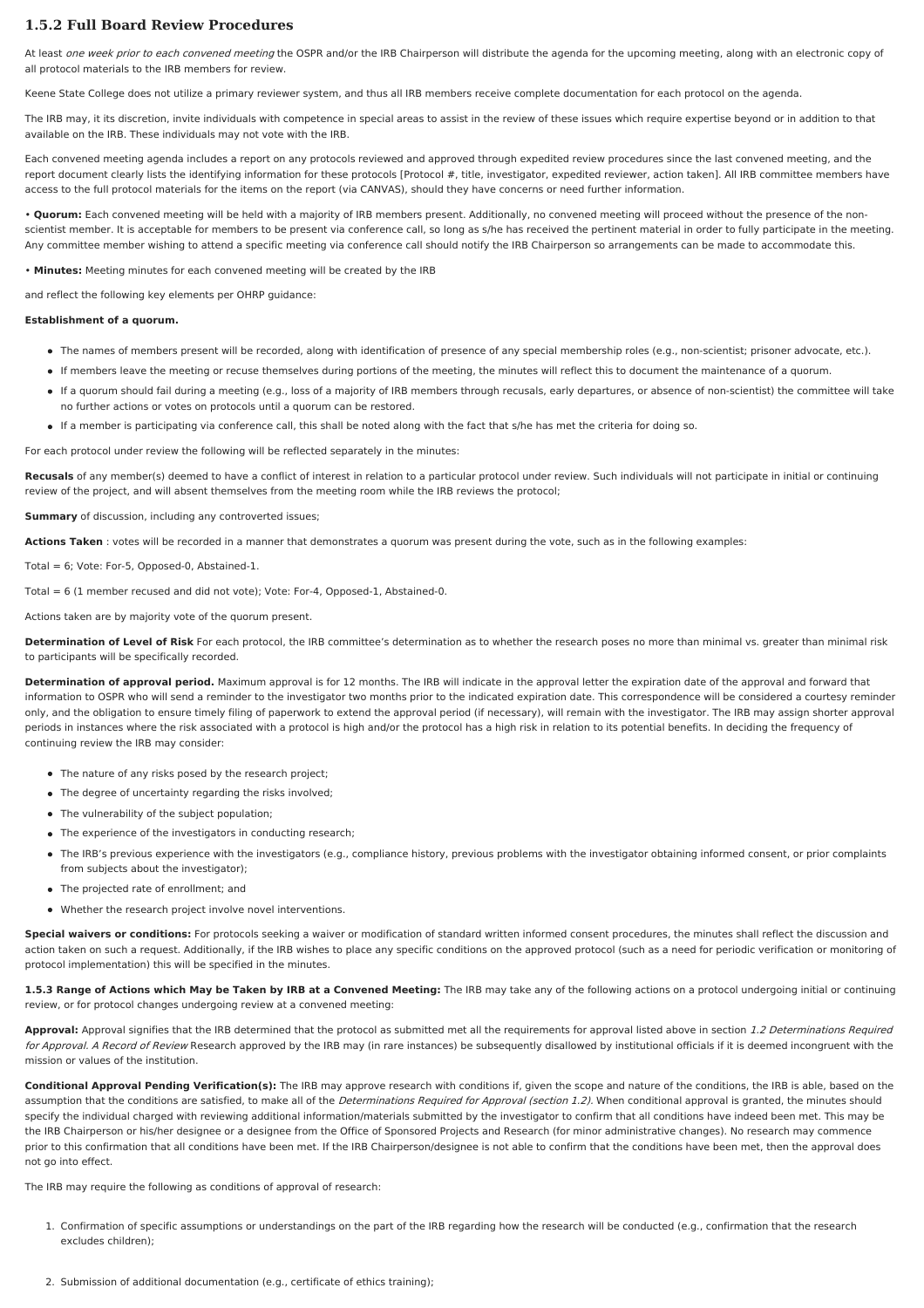- 3. Precise language changes to protocol or informed consent documents; or
- 4. Substantive changes to protocol or informed consent documents along with clearly stated parameters that the changes must satisfy.

Deferral: The IRB may defer a protocol's review until a future convened meeting in instances where the IRB (a) is unable to make the required determinations about research risks and benefits, the adequacy of privacy and confidentiality protections, or the adequacy of the informed consent process because the research protocol provides insufficient information related to these aspects of the research, and (b) is unable to specify changes to the research protocol that, if made, would allow the IRB to make these required determinations.

Disapproval: Disapproval signifies a protocol did not meet the *Determinations Required for Approval (section 1.2)*. When a protocol has been disapproved by the IRB, no other institutional representative can overturn the disapproval. The IRB is the final decision making body regarding disapprovals.

## **2.0 Continuing Review of Research.**

The purpose of continuing review of a previously approved protocol is to determine whether there is any new information that would cause the IRB to reconsider its previous assessment regarding the Determinations Required for Approval (see section 1.2).

Continuing review is NOT required for:

- Studies that undergo expedited review, unless the reviewer explicitly justifies why continuing review would enhance protection of research subjects;
- Research reviewed by the IRB in accordance with the limited IRB review;
- Research that has progressed to the point that it involves only data analysis or accessing follow-up clinical data from procedures the subjects would undergo as part of clinical care.

The Request for Continuing Review and Approval form is designed to assist the IRB in this continuing review determination, and captures the following key information:

• Number of Subjects accrued

• Summary of any unanticipated problems and available information on adverse events. In many cases the summary may be a simple brief statement that there have been no unanticipated problems and that adverse events have occurred at the expected frequency and level of severity as documented in the research protocol, the informed consent document, and any investigator brochure.

• Summary of any withdrawal of subjects from the research since the last IRB review.

- Summary of any complaints about the research since the last IRB review.
- Summary of any recent literature that may be relevant to the research and any amendments or modifications to the research since last IRB review (note, all modifications/amendments must receive IRB prior approval).
- Any other relevant information (including multi-center reports), especially information about risks associated with the research.
- Copy of current informed consent form, and any newly proposed consent document.

### **2.1 Timing of Continuing Review**

Continuing review of research protocols (when required) will occur at least annually or at a shorter interval as determined during the initial review. It is the investigator's responsibility to submit the continuing review application in sufficient time to allow the IRB committee to act upon it given their upcoming schedule, generally at least 6 weeks prior to the protocol's expiration date. If for any reason a continuing review is unable to be completed by the protocol's current expiration date (i.e., it becomes evident there will be a "gap" in approval), the research activities must cease until such time as approval is secured.

### **2.2 Continuing Review Procedures**

The method of continuing review will depend on whether or not the protocol is eligible for expedited review, or if it must be reviewed at a convened meeting of the full board. Procedures in each instance are outlined below.

### **2.2.1 Full Board Continuing Review Procedure**

Protocols requiring continuing review by the full board will be reviewed at a convened meeting at which a majority of the IRB members are present, including at least one member whose primary concerns are in nonscientific areas, unless the research qualifies for review under an expedited review procedure (45 CFR 46.110). In order to complete the continuing review, the IRB will receive a copy of the complete protocol including any modifications previously approved by the IRB. If requested, any IRB member may have access to the complete IRB protocol file and relevant past IRB minutes prior to or during a convened meeting at which a particular protocol is undergoing continuing review.

### **2.2.2 Minimal Risk Studies Eligible for Expedited Continuing Review Procedure**

Some studies originally approved via a full board review may be eligible for expedited continuing review if the \_IRB has determined and documented at a convened meeting that the research involves no greater than minimal risk and no additional risks have been identified.\_If the research is being reviewed under the expedited review procedure, the category of expedited review eligibility will be recorded along with the name of the individual conducting the expedited review. The expedited reviewer (IRB chair or designated IRB member) will receive the same materials described in section 2.0 Continuing Review of Research to review, and may have access to any previous records relating to the protocol as necessary to complete the continuing review.

## **2.3 Range of Actions for Continuing Review**

The range of possible actions taken either by the full board or an expedited reviewer performing a continuing review is the same as for initial reviews under similar review categories (see sections 1.4 Expedited or 1.5 Full Board).

## **3.0 Reporting Findings and Actions of the IRB to Investigators and Institution**

Actions and findings of the IRB, including the outcome of any initial review, continuing review, modification request, inquiry or investigation, suspension or termination actions will be communicated to investigators in writing. Investigators are encouraged to keep complete records of all communications relating to their human subjects research protocols. Key communications to institutional officials (e.g., regarding unanticipated problems, non-compliance, suspensions, or terminations) will be provided in writing as outlined in section 7.0 Procedures for Ensuring Prompt Reporting.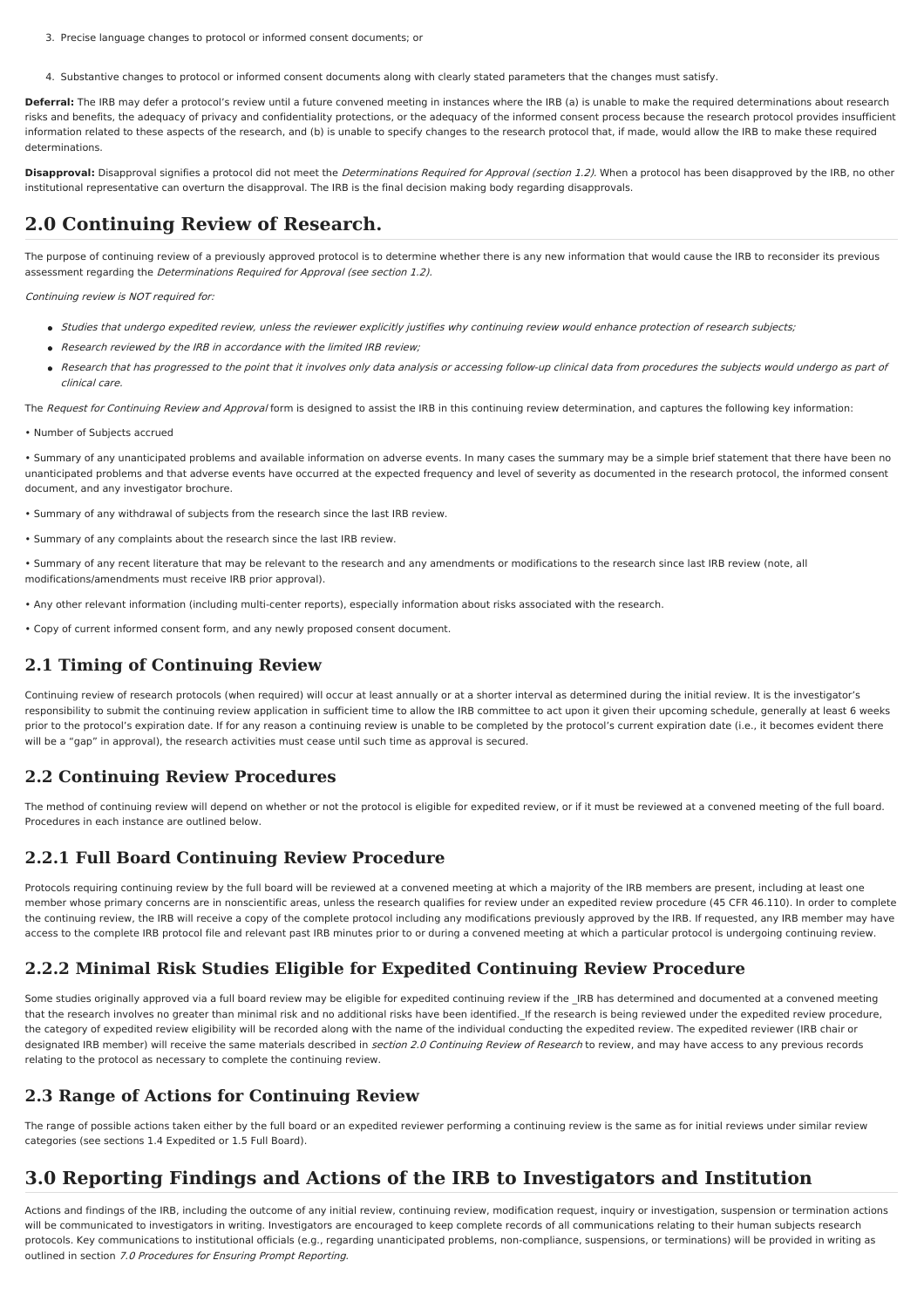## **4.0 Procedures to Determine Continuing Review Timeline**

Federal regulations require the IRB to conduct "continuing review" of ongoing research which was not originally approved through expedited procedures, including multi-year studies, no less than annually. The IRB sets the next review date at the time of initial approval based primarily on the degree of risk of the study: the higher the risk, the earlier the IRB may set the expiration date of the initial approval. Other factors include the nature of the study and the vulnerability of the subject population. In most cases, the OSPR will notify the investigator of the expiration date for "re-approval," via a reminder notice sent to the principal investigator approximately two months in advance of the actual expiration date.

## **5.0 Procedures to Determine Need for Verification from Sources other than Investigator**

The IRB will assess whether a project needs any additional monitoring procedures to ensure the safety of the participants and adherence with the protocol approved by the IRB (i.e., that no material changes have occurred since the most recent review). These determinations generally will be based on the degree of risk in the study, past history of non-compliance by the investigator indicating a need for additional monitoring, or where concerns about possible material changes occurring without IRB approval have been raised based upon information provided in continuing review reports or other sources. Appropriate safeguards could include monitoring of the consent process, observation of the research procedures, or review of research related results.

## **6.0 Procedures for Protocol Modifications**

Requests for modifications to currently approved protocols, research instruments, or to the informed consent process must be submitted to the IRB for review and approval **prior** to implementation. Minor changes that do not increase the risk to participants may receive an expedited review per the eligibility criteria established for the continuation of expedited review studies (see section 1.4 Expedited Review).

Modifications that increase the risks to GREATER than minimal are forwarded to the full IRB committee for review.

Changes to approved protocols cannot be implemented prior to IRB review and approval except when necessary to eliminate immediate hazards to the **subject.**

Any unanticipated risks to subjects, emergency changes in procedures, adverse events, or instances of noncompliance with college, state or federal regulations must be reported immediately to the IRB for appropriate and timely resolution.

Requests for modifications can be requested at any time or along with requests for continuing review if a study is about to expire. Investigators can specify the proposed modification(s) in terms of participant enrollments, instruments, or any proposed changes in the scope of the project, research methods, risks and benefits, or informed consent, as applicable in the designated section of the Request for Continuing Review form (if requesting changes at the point of renewal), or via the Request for Protocol Amendment Form (if requesting at times other than renewal).

Changes in the risks, benefits, or research procedures may require modifications to the consent form and may, in some cases, warrant the re-consenting of participants already in the study. Revised consent forms that are proposed for use must be submitted with the modification request. The date of approval of the modification does not change the date by which the regularly scheduled re-approval review of the project is to be completed.

If a modification involves the changing of principal investigator(s), a letter from the original investigator indicating the need for the change plus a letter from the new investigator accepting responsibility for the research or study should be included along with the modification.

All requests for modifications will be reviewed at a convened IRB meeting, unless expedited review is appropriate under 45 CFR 46.

## **7.0 Procedures for Ensuring Prompt Reporting**

Federal regulations and the terms of our Federal Wide Assurance require prompt reporting to the Office of Human Research Protections (OHRP) and other applicable agencies heads of the following:

• Any unanticipated problems involving risks to subjects or others

- Any suspension or termination of IRB approval
- Any serious or continuing noncompliance with federal policy or the requirements or determinations of the IRB;

Keene State College investigators are therefore required to report relevant information to the IRB so that appropriate action and reporting to college and federal officials can occur in a timely fashion.

## **7.1 Unanticipated Problems**

Definition: OHRP considers unanticipated problems, in general, to include any incident, experience, or outcome that meets **all** of the following criteria:

- 1. unexpected (in terms of nature, severity, or frequency) given (a) the research procedures that are described in the protocol-related documents, such as the IRBapproved research protocol and informed consent document; and (b) the characteristics of the subject population being studied;
- 2. related or possibly related to participation in the research (*possibly related* means there is a reasonable possibility that the incident, experience, or outcome may have been caused by the procedures involved in the research); and
- 3. suggests that the research places subjects or others at a greater risk of harm (including physical, psychological, economic, or social harm) than was previously known or recognized.

Examples of unanticipated problems might include, but are not limited to, complications or complaints occurring during the research or any problem that presents changes in the risk-benefit ratio and affects the rights, welfare or safety of subjects, a breach in confidentiality or privacy, problems with recruitment and/or the consent form process, or noncompliance with federal regulations or IRB policies.

**7.1.1 Reporting Unanticipated Problems to the IRB:** When unanticipated problems meeting the three above criteria are encountered, Keene State College investigators must report in writing the nature of the problem to the IRB promptly. While federal regulations do not define the term "promptly," for this purpose it will generally mean within two weeks of the investigator becoming aware of the problem for less serious incidents, and within one week in the case of serious incidents. In addition, sound practice dictates that any serious adverse event (injury or physical or emotional harm to a participant) that occurred unexpectedly should be reported immediately to the IRB. Incident report forms are available in the compliance area of the OSPR web page. A separate report must be filed for each incident, and should include the minimum following information: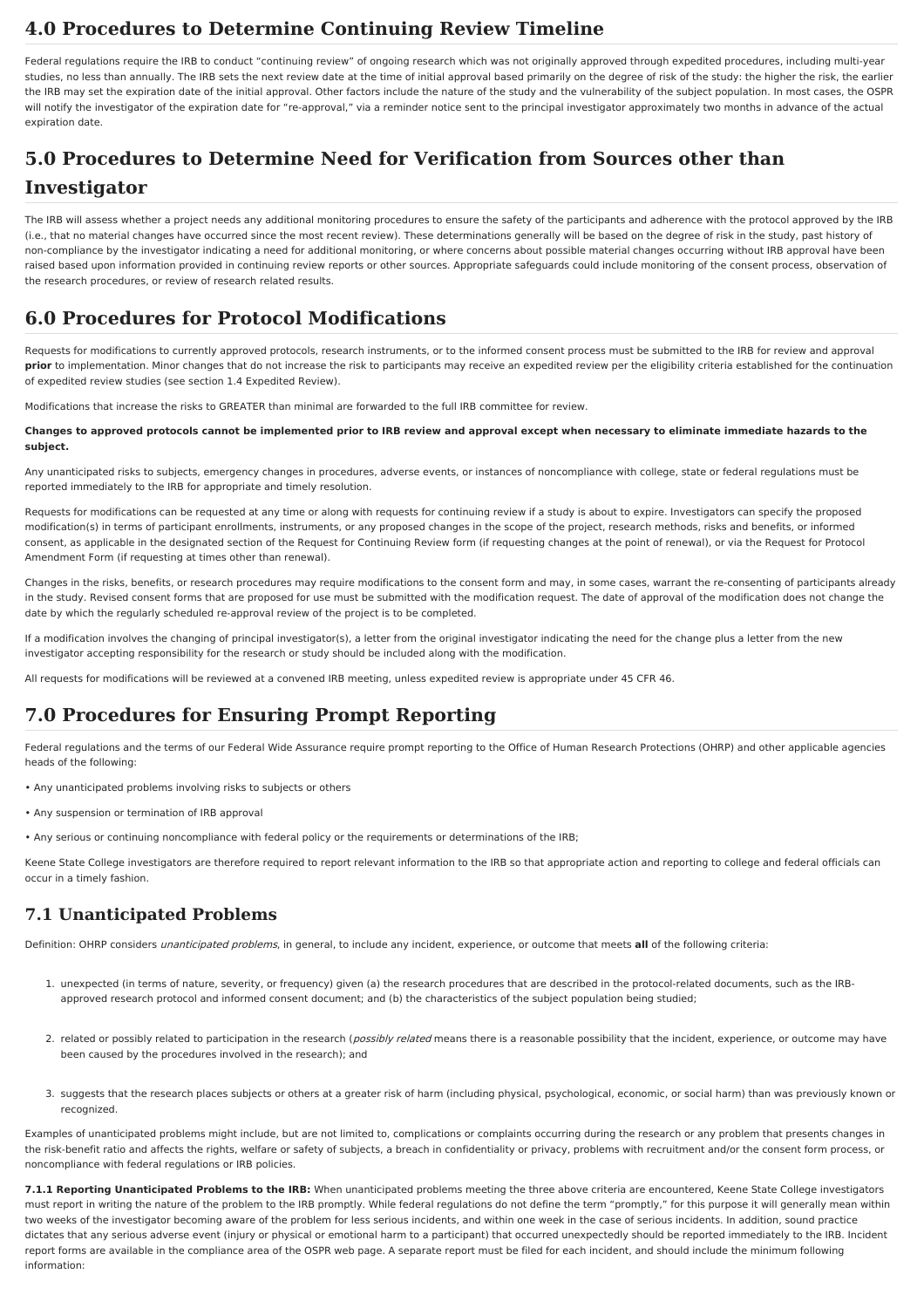- 1. appropriate identifying information for the research protocol, such as the title, investigator's name, and the IRB project number;
- 2. a detailed description of the adverse event, incident, experience, or outcome;
- 3. an explanation of the basis for determining that the adverse event, incident, experience, or outcome represents an unanticipated problem; and
- 4. a description of any changes to the protocol or other corrective actions that have been taken or are proposed in response to the unanticipated problem.

IRB Incident Report Forms may be delivered directly to the IRB Chairperson or the Director of OSPR, or for convenience may be submitted via email to IRB@keene.edu, which is monitored by the OSPR staff.

### **7.1.2 IRB Review of Unanticipated Problems**

Following receipt of an incident report, the IRB Chairperson or other designated member(s) acting on behalf of the IRB will review the information to determine whether any further actions, beyond any changes or amendments to the protocol that are proposed by the investigator, are warranted. Depending on the nature of the incident, the reviewer(s) of the incident report may elect to discuss the incident at a convened meeting of the IRB. The IRB or other designated member(s) acting on behalf of the IRB will consider whether the protocol still satisfies the requirements necessary for approval (minimization of risks, risks reasonable in relation to anticipated benefits, etc.). The IRB makes the final determination regarding the need to modify, suspend, or terminate the protocol, and must approve any changes.

### **7.1.3 Reporting of Unanticipated Problems to Institutional Officials, OHRP, or External Entities**

If during its review of an incident an IRB determines the incident does not meet the definition of an "unanticipated problem" then no further reporting will occur. However, if review indicates the incident does meet the definition of an "unanticipated problem" then the IRB Chairperson will report the incident in writing to the appropriate College Officials, including at minimum: KSC President, Provost, Director of OSPR, and the investigator's Dean. Additionally, OHRP and any Sponsoring Agency will be notified as required. Such reports will generally occur within one month of the IRB's receipt of the report of the problem from the investigator, and will contain the following minimum information:

- Name of the institution (e.g., university, hospital, foundation, school, etc) conducting the research;
- Title of the research project and/or grant proposal in which the problem occurred;
- Name of the principal investigator on the protocol;
- Number of the research project assigned by the IRB and the number of any applicable federal award(s) (grant, contract, or cooperative agreement);
- A detailed description of the problem; and

• Actions the institution is taking or plans to take to address the problem (e.g., revise the protocol, suspend subject enrollment, terminate the research, revise the informed consent document, inform enrolled subjects, increase monitoring of subjects, etc.).

### **7.2 Suspension or Termination**

In the event that the IRB finds it necessary to suspend or terminate a research protocol, the suspension or termination will be reported to college officials (KSC President, Provost, Director of OSPR, and investigator's Dean), OHRP, and any Sponsoring Agency as required. Notification will include the following pertinent information:

- Name of the institution (e.g., university, hospital, foundation, school, etc.) conducting the research;
- Title of the research project and/or grant proposal that was suspended or terminated;
- Name of the principal investigator on the protocol;

• Number of the research project assigned by the IRB that was suspended or terminated and the number of any applicable federal award(s) (grant, contract, or cooperative agreement);

• A detailed description of the reason for the suspension or termination; and

• The actions the institution is taking or plans to take to address the suspension or termination (e.g., investigate alleged noncompliance, educate the investigator, educate all research staff, require monitoring of the investigator or the research project, etc.)

### **7.3 Serious or Continuing Non-compliance**

The IRB may become aware of possible non-compliance by any of several venues. These may include:

- complaints or concerns from research participants, research staff or employees of the unit;
- audit findings;
- continuing reviews for re-approval;
- incident reports submitted by investigators; or
- quality improvement reviews conducted by the IRB.

Reports of possible non-compliance may be forwarded to the Keene State College IRB by phone, email, or in writing by utilizing the contact information posted in the Contacts section of the OSPR website. Both the IRB Chairs and the Director of Sponsored Projects are available to receive such reports.

Anyone, regardless of affiliation, who suspects non-compliance may submit a complaint or concern. The person submitting the report may be asked to describe the problem or the concern in writing, unless the person chooses to remain anonymous.

**7.3.1 Investigation of Possible Non-Compliance:** Upon receipt of a report, the IRB Chairs will evaluate the concern and determine next steps. Minor violations may be disposed of administratively following an initial inquiry by the Chair or an IRB subcommittee. All serious or continuing noncompliance with regulations or the determinations of the IRB will be reported promptly to the IRB members at a full review meeting and to other college officials (KSC President, Provost, Director of OSPR, and investigator's Dean), the federal Office of Human Research Protections (OHRP), and the federal Department or Agency Heads, as applicable. Examples of serious non-compliance include but are not limited to:

• serious violations discovered after completion of a protocol audit;

• instances where non-exempt research was conducted without IRB review and approval or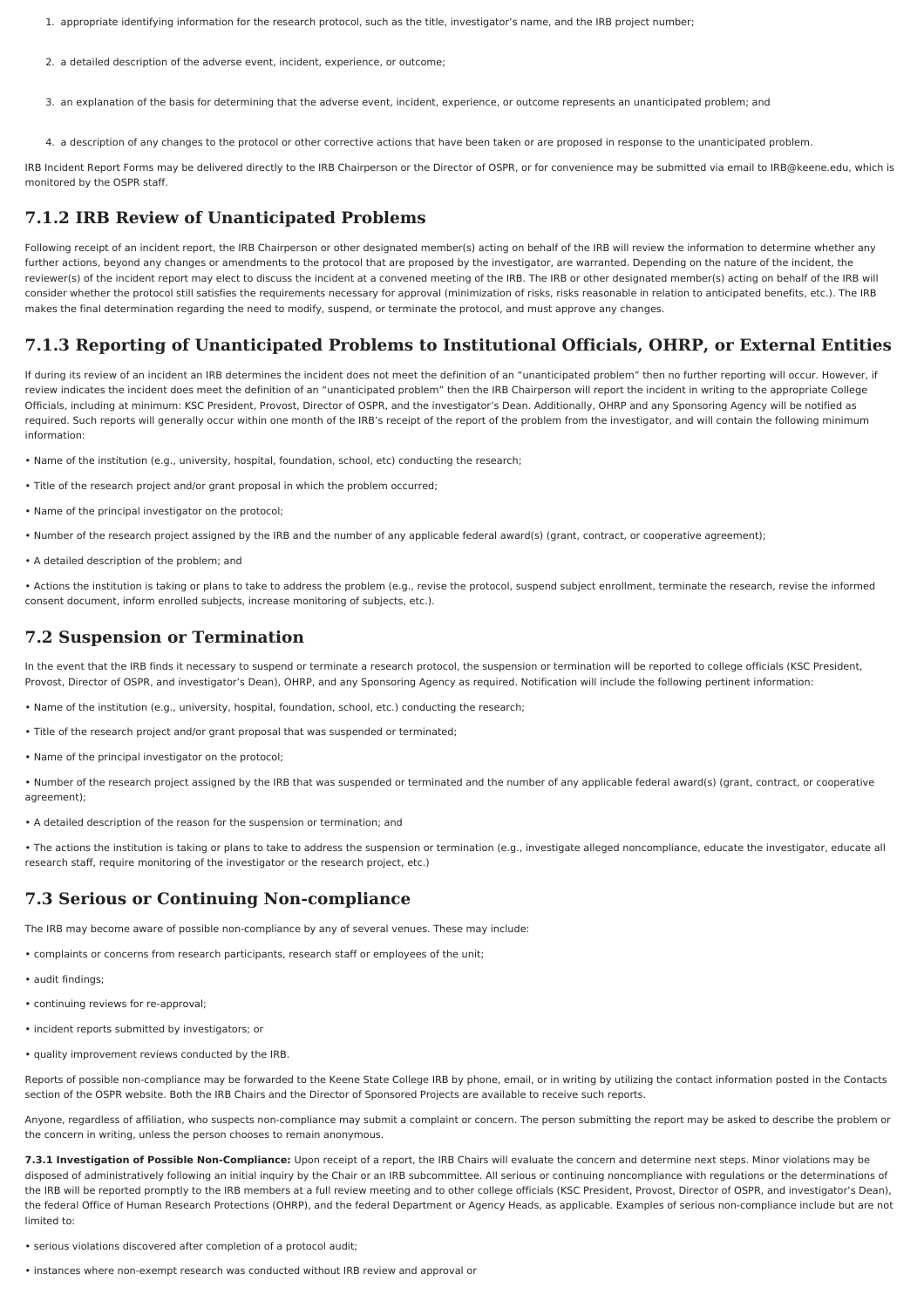- without appropriate informed consent procedures;
- implementation of significant modifications without IRB prior approval;
- instances of repeated or multiple problems with noncompliance by investigators even after IRB warnings.

Allegations or any evidence of serious non-compliance will constitute sufficient cause for the IRB to initiate a protocol audit or investigation upon written notification to the principal investigator. Audits or investigations may be conducted by the IRB Chairperson or a subcommittee of the full IRB in a manner that will protect human subjects as well as the investigator's rights to due process to include the right of appeal. The seriousness of the allegations and any preliminary evidence will determine whether or not a temporary suspension of the research should be imposed by the IRB pending a full inquiry and a final determination at a convened meeting.

When an allegation of possible non-compliance emerges, the inquiry/investigation process of the IRB will include the following stages:

- 1. The Complaint or Concern: Review by the IRB Chair to determine seriousness and validity (i.e., if true, would this allegation meet the criteria for serious noncompliance?).
- 2. Initial Inquiry: Administrative review by the IRB Chair or a Subcommittee with notification to investigator of complaint or concerns. May result in minor corrective actions for resolution, or referral to full IRB at a convened meeting.
- 3. IRB Investigation: Audit of protocol by IRB Chair or IRB Subcommittee with a report of findings at a convened meeting with notification to investigator. May result in major correction actions, suspension, or termination of study.
- 4. Appeal Hearing: Investigator responds in writing and/or in person at an IRB convened meeting.
- 5. Final IRB Determination: Report of full IRB meeting with any corrective actions, resolutions or stipulations regarding the future of the research study or its termination if warranted.

Final reports detailing the implementation of corrective actions will be reported to the appropriate College and Federal Officials depending on the seriousness of the violations. In the event the IRB has determined that **serious or continuing noncompliance** has occurred, the IRB Chairperson will notify in writing the appropriate college officials (KSC President, Provost, Director of OSPR, investigator's Dean), OHRP, and any Sponsor Agency, as appropriate. Such reports will include the following pertinent information:

- Name of the institution (e.g., university, hospital, foundation, school, etc.) conducting the research;
- Title of the research project and/or grant proposal in which the noncompliance occurred, or, for IRB or institutional noncompliance, the IRB or institution involved;
- Name of the principal investigator on the protocol, if applicable;
- Number of the research project assigned by the IRB and the number of any applicable federal award(s) (grant, contract, or cooperative agreement);
- A detailed description of the noncompliance; and

• Actions the institution is taking or plans to take to address the noncompliance (e.g., educate the investigator, educate all research staff, educate the IRB or institutional official, develop or revise IRB written procedures, suspend the protocol, suspend the investigator, conduct random audits of the investigator or all investigators, etc.).

Possible outcomes or corrective actions by the IRB may include:

- education requirements for the investigator and research staff engaged in the research;
- temporary or permanent suspension of the research and/or the investigator;
- random audits of the research or investigator;
- disallowance of research use of data collected; or
- other actions deemed appropriate by the IRB and communicated in writing to the investigator in a final notification.

## **7.3.2 Relationship of IRB-Related Non-compliance to the Institution's Research Misconduct Policy**

Investigators should be aware that some instances of non-compliance that come to light under this policy (e.g., via a whistleblower or through IRB audits) may also represent "research misconduct" under federal regulations and the Keene State College Research Misconduct Policy. Specifically, behaviors that **are** considered Research Misconduct in addition to representing IRB-related non-compliance include:

- Falsifications: Substitutions of one subject's record for another's
- Changing research record to favor the study's hypothesis
- Altering eligibility dates and eligibility test results
- Falsifying dates on patient screening logs
- Fabrications: Not conducting interviews with subjects and creating records of the interview
- Making up patient visits and inserting that record into the medical chart
- Recording the results of follow-up visits with deceased subjects

When identified by the IRB, these types of incidents will be reported by the IRB Chairperson to the Research Integrity Officer of the institution for additional assessment/inquiry/investigation under the institution's Research Misconduct Policy: [http://www.keene.edu/grants/documents/FinalResearchMisconductPolicy.pdf](file:///grants/documents/FinalResearchMisconductPolicy.pdf).

## **8.0 Instructions for extramural researchers (Incorporated by addendum 10/30/14)**

Extramural investigators desiring to conduct human subject research at Keene State College (hereafter "the College"), either by using the College's facilities or by recruiting members of the College's community as participants, are expected to demonstrate compliance with all relevant federal and state human subject regulations, including review and approval by their sponsoring or affiliated IRBs. To demonstrate said compliance, extramural researchers should submit a copy of the protocol submitted to their IRB along with a copy of the IRB's Record of Review indicating that the protocol was approved. Approval by an extramural IRB does not necessarily replace review by the College's IRB. however, and the College's IRB may elect to do its own full review of the protocol.